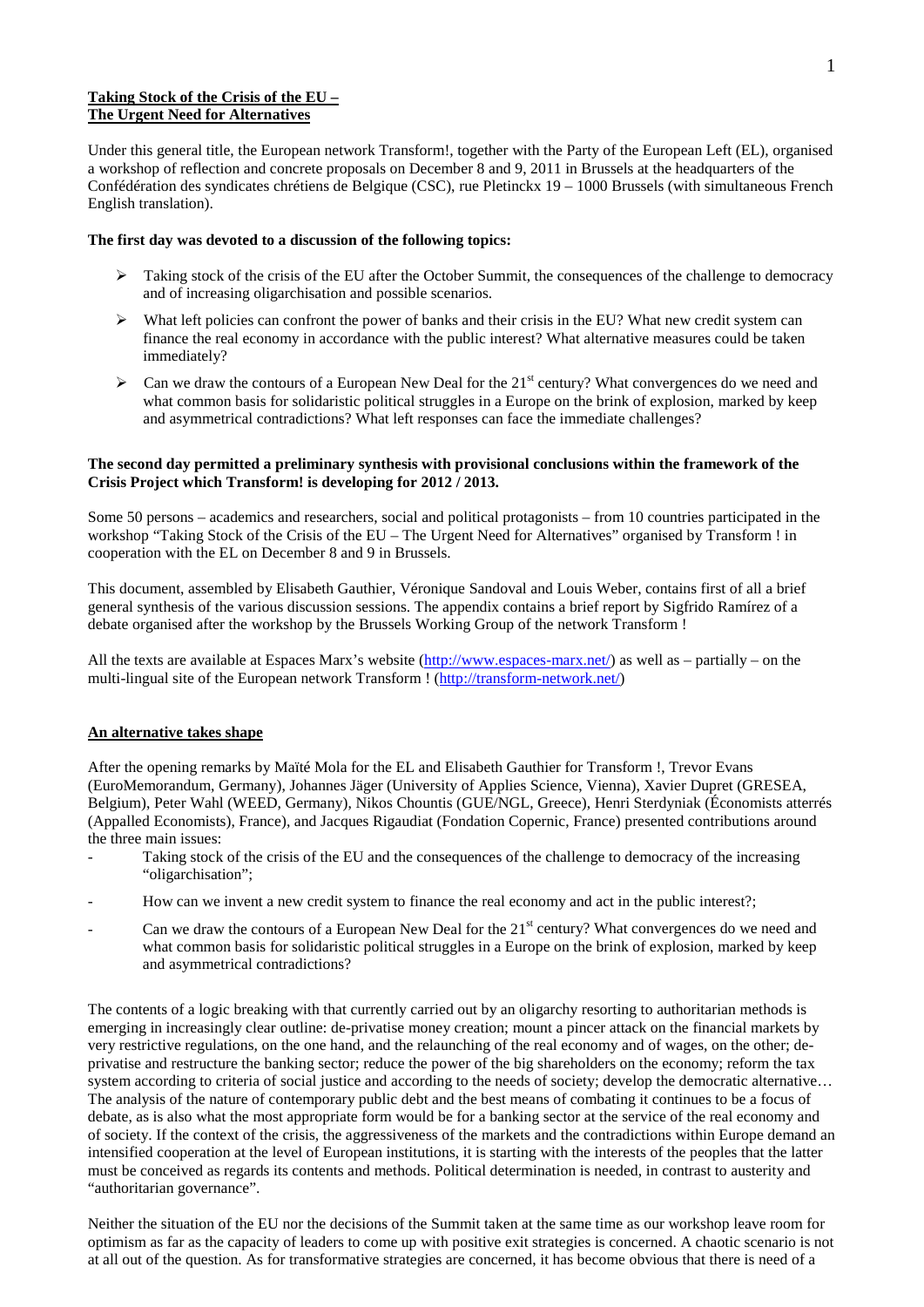better analysis of the developments underway in the exercise of economic and political power in Europe, the nature of the confrontation and the relations of force between a new "oligarchy" and the great majority of the population whose living conditions are increasingly devastated. This research is necessary to better understand how to overcome the divisions which undermine societies and generate impotence as well as to see on what bases new alliances could be constituted at the national and European levels. It is striking that the multitude of resistances, struggles and protests, political initiatives and attempts at developing alternative platforms have for the moment not led to a convergent social and political dynamic powerful enough to modify the relations of force and change the course of events. Perfecting analyses and proposals, favouring processes which could articulate resistance and alternatives – there are so many challenges for the participants of this workshop that a new working session is inevitable. From this perspective Transform ! will take the initiative of setting up a network of academics and researchers whose contributions could nurture this process.

In the evening a public event was organised on the debt in Europe, with representatives of the Belgian union confederations CSC and FGTB, the Committee for the Abolition of Third World Debt and transform ! Europe.

### Xxxxxxxxxxxxxxxxxxxxxxxxxxxxxxxxxxxxxxxxxxxxxxxxxx

# **Taking Stock of the Crisis of the European Union After the October Summit: The Consequences of Increasing Oligarchisation and of Blaming Democracy – Possible Scenarios**

# **Introduction by Elisabeth Gauthier**

This workshop, which was held in Brussels on December 8 and 9, 2011 and organised by Transform ! in cooperation with the Party of the EL, took place at a key moment of the crisis and for the future of Europe. Our thanks go to the representatives of the different networks and institutions who accepted our invitation. It is a matter of evaluating the situation through the intersection of the different views of researchers and of social and political protagonists, of identifying the work process including unusual initiatives which we need to organise.

We are confronted by the impotence of governments (the EU and the Eurozone) to resolve the crisis caused by their policies and treaties. The combination of mechanisms put into place are too late, insufficient or even counterproductive. The new treaty constitutes blackmail: austerity or nothing ! Despite the patent failure of the neoliberal arrangement, its foundations have been maintained or even strengthened in an authoritarian form. From now on the issues of "democracy" and of the "social" will be intimately linked. The refounding of Europe – which today is an immediate, urgent question – has to be conceived of as a new type of economic, social, ecological and democratic development.

The reasons for the crisis (the logic of financialised capitalism; the power of the financial markets, the banks and shareholders; privatisation of money creation and of banks; a European architecture based on neoliberal precepts; the crushing of wage labour; the impoverishment of societies and the drying up of public revenue …) need to be identified clearly in order to conceive of a true alternative logic. It is interesting to see the emergence of a convergent foundation of alternative proposals capable of bringing together different protagonists from different countries. Because under current conditions alternative thinking and the critical left have so little credibility and weight in the confrontations underway, this itself is also an essential subject of the debates that need to be conducted – as is also the concrete possibilities to go forward, to gain relevance in connection with an alternative logic permitting an exit from the crisis. This requires that we not deny the inherent contradiction in European integration but rather reflect on ways to deal with it.

#### **Maïté Mola (Vice-President, EL)**

The results of the elections in Spain are disastrous: the right has an absolute majority in the two houses. It has won 1.5 million votes, and the socialists have lost 4.5 million. At the same time, the Izquierda Unida (United Left) won 800,000 (almost 7 %), and this creates the possibility of good work with the unions and the movements. There remains the problem of the electoral law, which favours the nationalist regional parties. Izquierda Unida only got 11 deputies in contrast to the 25 to which they would have had a right proportionally. One of the lessons is that Izquierda Unida cannot only be in the institutions. It must above all be on the ground with the Indignados, the social movement and the unions. The work of the parliamentary group will be the job of providing testimony. The relationship with the Workers Commissions and the unions will in general be good.

There would have to be successful actions on the European level and not only in each country. The EL hopes also to work with the movements. It is preparing a popular legislative initiative to demand a European fund for solidarity and development and not for the banks. It has denounced the attacks on democracy in Greece (with extreme-right xenophobia in government) and in Italy: these governments were formed without any popular intervention. The EL's aim is to be useful for citizens.

#### **Trevor Evans (Berlin School of Economics and Law) introduces the work of the EuroMemorandum**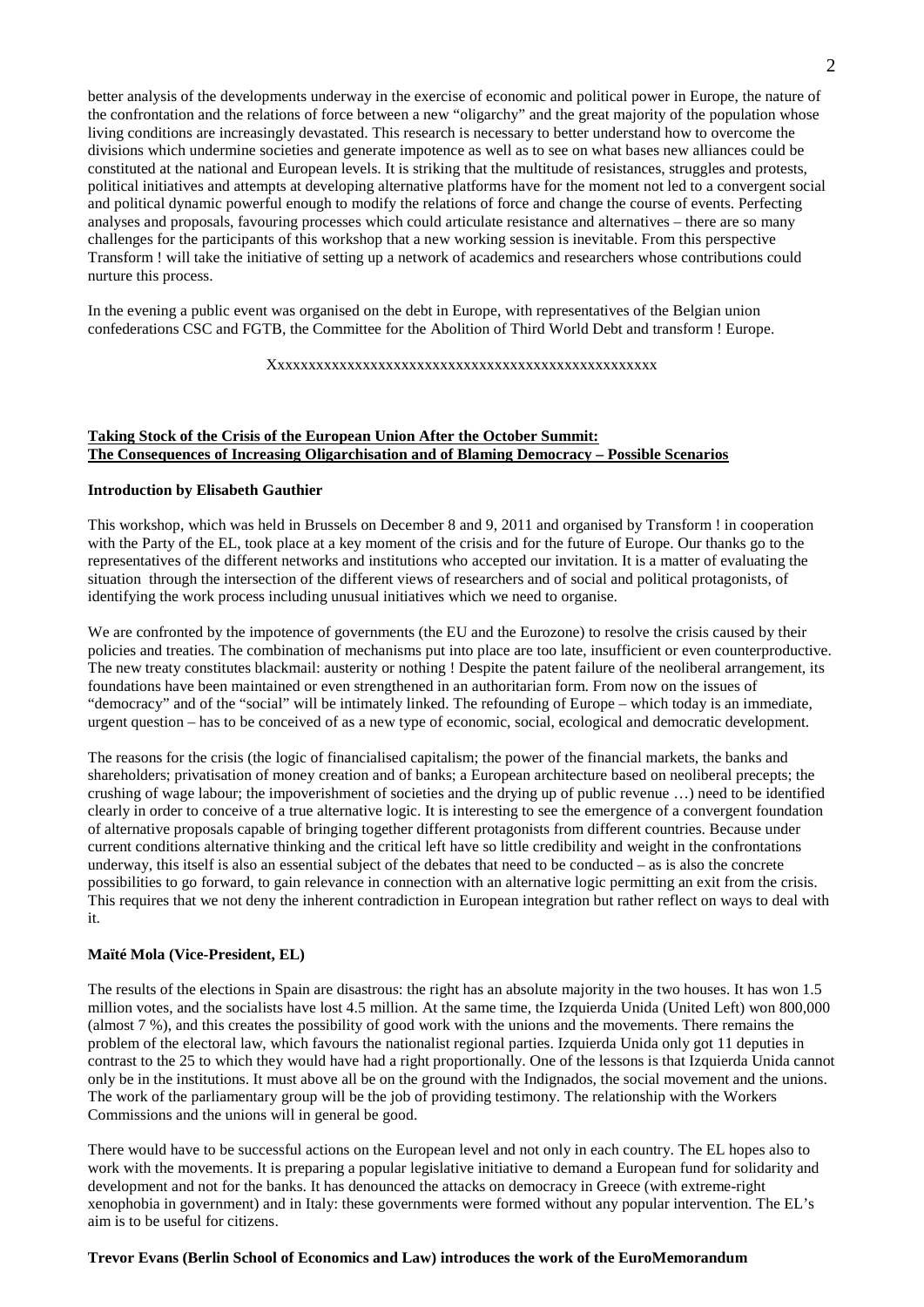1) It is not the various public debts which were the cause of the crisis. 2) The imbalances linked to the single currency are old. There are German surpluses and in the countries of the "south" there are deficits. 3) The crisis of the Euro is due to speculation by banks which nevertheless have been "saved" with public money. The first loan to Greece was given only in May 2011. 4) The crisis picked up again this year. There was the demand on the part of Germany to make private banks pay, which provoked massive sales of the stocks of these banks. Then it clearly appeared that the austerity plans curbed the capacity of countries to pay back the debt. A discount for Greece was at first refused on account of the opposition of France and Germany (whose banks are very exposed to Greek debt). There was a new wave of speculation on Spanish, Italian and even French bonds.

In total, there are drastic budgetary reductions in a number of countries. Stagnation is in sight for 2012. Growth has also slowed down in many emerging countries. There is pressure on European banks. American banks have for example ceased loans to European banks.

The October Summit made three decisions: to reinforce the stability mechanism, increase aid to Greece and to impose a 50 % discount on the Greek debt. The sole aim of European institutions has been budgetary discipline (with the adoption of the six pack). But none of the basic problems have been dealt with due to the budgetary obsession and the fear of inflation.

## **Johannes Jäger, University of Applied Sciences, Vienna**

One ought not only to look at what is happening in the economy. There are also centre-periphery relations. Beyond the financialisation of the economic system there is also a problem of political integration and of the domination of German capital.

Angela Merkel seems to "dominate" in the debate. However, in reality it is German capital which is behind her. More than accumulation, it is the centralisation of capital that is the goal. It is big capital that decides. The crisis and the inadequate accumulation that accompanies it matter little for capital, which is not trying to resolve the crisis through growth. Capitalism welcomes the present deterioration of the situation. The important thing for financial capital is to keep and to concentrate power. The working class is losing (dismantling of the welfare state. It follows that there are three possible scenarios:

"pursue" this policy in order to impose other austerity measures, reinforce capital's power at the expense of the state and of wage workers. For how long will this be possible? To deal with this question, proposals such as those of the "EuroMemorandum" exist. 2) The ruling classes proceed to adopt regulations of an authoritarian neo-Keynesian sort? This is not possible unless the ruling classes react in time. It would then involve an authoritarian redistribution of wealth in order to remain in power and stabilise the economy, without leaving any room for the left. 3) Let chaos take hold in Europe due to the incapacity of big capital to reassess itself. However, this could favour extreme-right solutions, reinforcing the extreme right, while (perhaps) opening up larger perspectives for the left.

The situation is open. We do not know if the dominant classes will be able to manage the problems. We need to construct a left strategy, an ambition.

#### **Arguments developed during the discussion**

The banks are raising the interest rates for customers who are thus paying for the crisis. The banks do not want private debt to be paid back, only the interest, which will assure them a lasting rent.

In a way, Japan is "outside": its debt, as moreover that of Belgium, is held by the population. Why should we not proceed here in like manner proposing European bonds reserved for the population?

Why don't the Greens cut the Gordian knot? They are indignant but are afraid of the future and are inadequately organised. Indignation is not enough; one needs to define a political and economic alternative.

Can one really distinguish between the real economy and the financial sphere? Who controls money?

For the capitalists there is the market. However, the solution is not financial but political (e.g. the case of Ecuador). The ECB asks for a "new budgetary contract". But who decides monetary, budgetary and fiscal policy?

Is an authoritarian Keynesian policy able to resolve the contradictions? Can the "authoritarian stabilisation" scenario spark a new social bloc? And do our alternative proposals remain valid whatever the scenario?

Why are there austerity policies when it is known that they translate into recessions and that for this very reason the declared goal (to reduce the deficits) cannot be achieved? A possible hypothesis is that the governments are peopled by incompetents. But there is a second, more plausible one: they want to do away with the welfare state. Haven't the ruling classes chosen this path?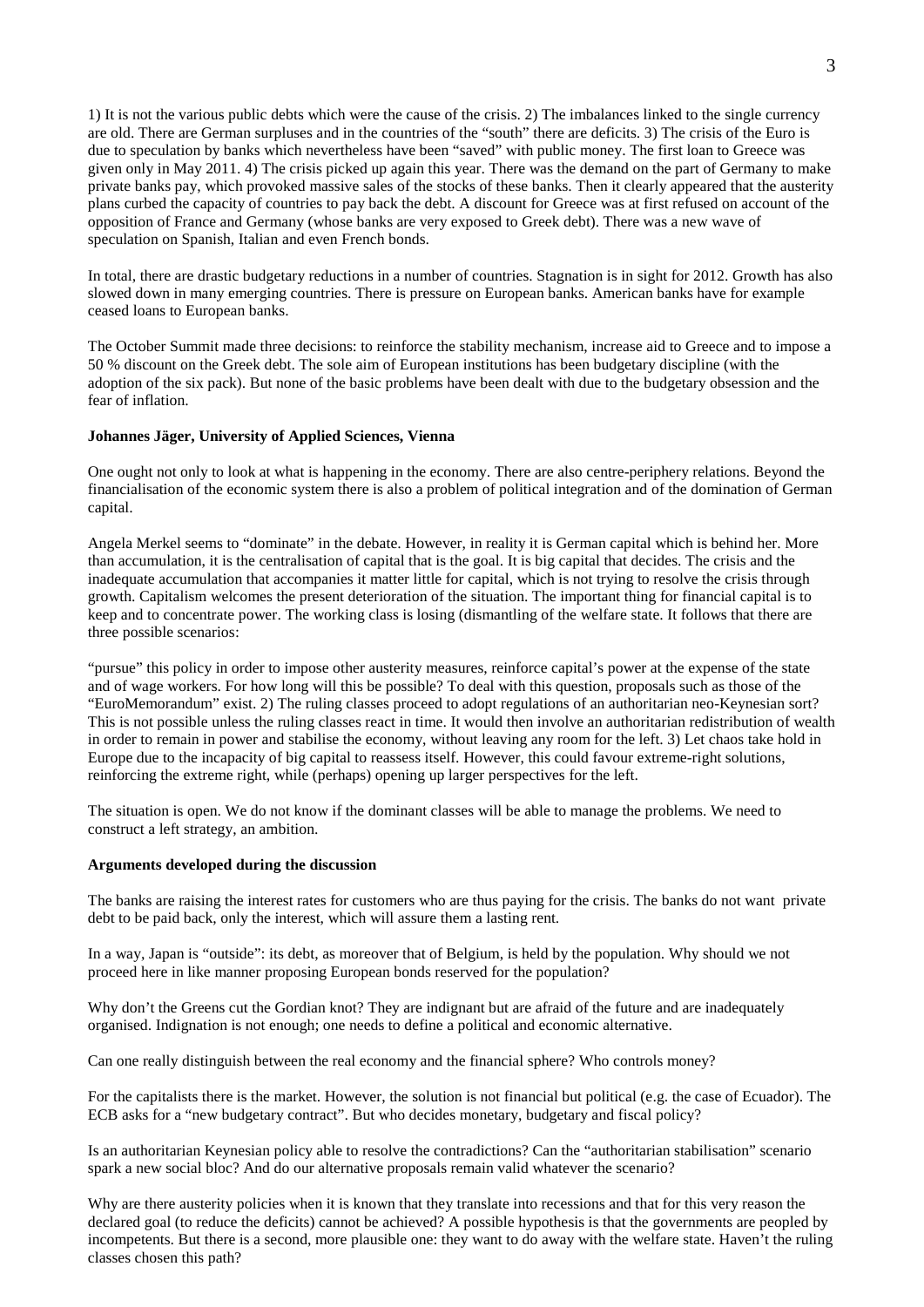The transformative left has not benefitted from the crisis. All of a sudden it can hardly have effect on the relation of forces. Those who denounced neoliberal politics haven't reaped the benefits. Perhaps we need to be clearer on what we want at the European level: social harmony, fiscal harmony, Euro-bonds, monetisation of the debt, the role of the ECB, etc.

There already is a broad consensus on the proposals; a sort of common platform has emerged thanks to all previous meetings and above all thanks to social and political struggles. What is problematic is the question of the social forces able to carry these proposals, the difference between the diverse realities and ignorance of the situations obtaining in other countries. This knowledge deficit could be a brake on the building of convergences in Europe.

The Finnish Left Alliance party has been in government. Its experience is that one country alone cannot adequately deal with its problems; it can only delay or attenuate them. New perspectives seemed to open up with entrance into the EU. But pessimism has gained the upper hand since then.

In France the electoral campaign has been launched. The left has to say that Europe cannot remain as it is. But what should it propose? Not an exit from the Euro but a form of disobedience as regards European rules. In the absence of that we would remain within the contradiction without being able to name it. The lack of room for manoeuvre moreover explains the fact that social-democracy is no longer proposing alternative responses and has accommodated itself to the "constraints".

There is a contradiction between the propositions of the EuroMemo and the fact that we don't really know what social forces can carry them. What political strategy should be adopted?

The risk that the situation cannot be controlled, including by the dominant classes, is real. This is all the more true that there exist contradictions within the capitalist class and the management of the crisis at the European level is anything but democratic. Thus Austria's dominant class cannot accept the seizing of power by some (Merkel, Sarkozy, ECB, Barroso).

People are worried about the rise of the populist and extreme right. Can one exclude war?

The crisis has to do with over-accumulation. The left is not succeeding in creating a social bloc in favour of change. The crisis is one of civilisation and not only the sum of various crises. This supposes an alternative logic and not only a series of alternative proposals. There is urgency whereas creating a hegemonic social group is a (very) long-term perspective!

**Brief conclusion:** It is necessary to analyse well the existing situation and combine the national and European levels. The historical situation is specific: It is necessary to have a clear vision of the contradictions which open possibilities for an ideological battle. The solution is political and European, despite the inadequacies and limits of the European architecture.

# **What politics of the left is needed to confront the power of the banks and their crisis within the EU? What new credit system is needed to finance the real economy in accordance with the public interest? What measures should be taken in the immediate future?**

### **Xavier Dupret (GRESEA, Belgium)**

The European banking model is in danger and is in a self-destructive cycle. Marginal regulations do not fix anything; they just sweep the problems under the rug for a limited period. Alternatives regarding banks have to be conceived around two axes:

1. The separation of bank functions. It should be remembered that Roosevelt did this, along with promoting industrial capitalism and consumption (including financing).

2. Abolish European megabanks. (see François Chesnais).

Certain left responses aim at a return to Roosevelt (for example, those of the Greens). The radical left proposes returning to the mega-fusions of the 1980s and 90s and to banks of more reduced size. A devaluation of assets is necessary, and monetisation of the debt is indispensable. A Popular Front strategy pulling together different sectors of the left would have to have as a goal the return to the public of money creation.

# **Peter Wahl (WEED, Germany)**

It is not the elites' policy to generate crisis; they are sorcerers' apprentices. Different regulatory mechanisms have been tried, but with insufficient scope and effect, such as Basel III, or in the fields of commerce and food the resumption of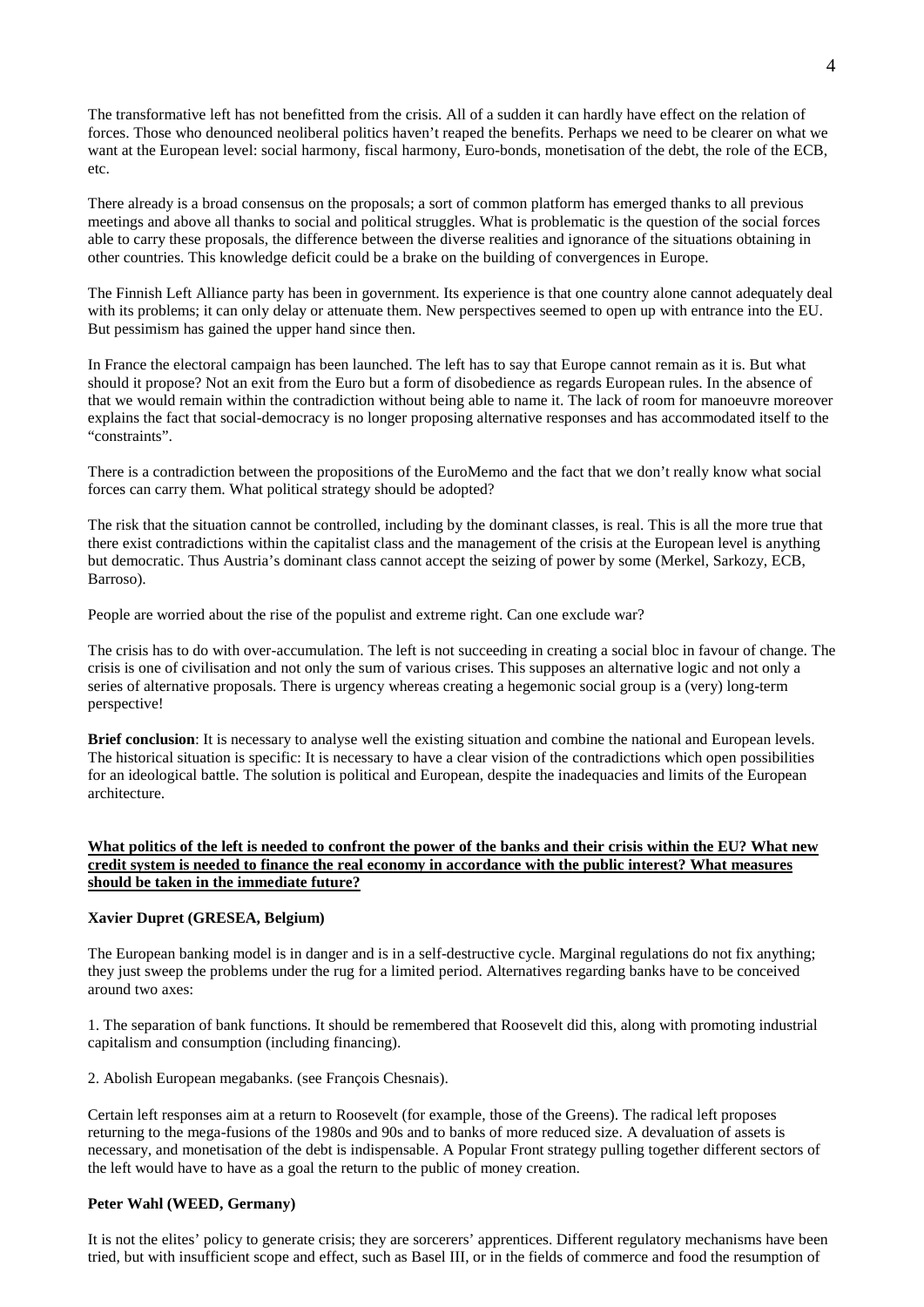TTF (tax on financial transactions). Their goal is financial stabilisation, which however ignores numerous essential questions like redistribution, money and macro-economic balances. As to sovereign debt, the use of credit is necessary and works as a device when it is properly oriented and independent of financial markets. Certain expenses can be suppressed, such as military budgets, but austerity cannot be the response. Wages have to be increased and the tax system reformed.

#### **Immediate measures:**

- 1. The ECB as a lender of last resort playing the role of a true central bank;
- 2. Neutralise the rating of sovereign debt by rating agencies and then reform the latter;
- 3. Prohibit CDS's (credit default swaps)

4. In Germany, a policy of wage stimulation and social protection – and for countries such as Greece, Portugal, etc. a Marshall Plan.

5. A tax system that promotes redistribution.

## **Nikos Chountis (GUE/NGL, Greece)**

The situation in Europe is explosive. The Summit underway will not fix any of the problems; rather it will aggravate the situation. The democratic question now becomes an issue for everyone.

The current experience confirms what the left thought: a common currency requires another type of ECB. The response by way of Eurobonds could only be a path to follow if linked to the ECB; otherwise it means a return to the financial markets.

### **Discussion**

Can one really say that Basel III is going in the right direction? It is more of a band aid then a remedy.

The elites do not know how to escape from the chaos and are modifying their vision of the crisis. Merkel is a sort of mediator of heterogeneous interests. Schäuble is for a certain kind of regulation.

The banking conglomerates: *too big to fail*? Or better *too big to exist*? The US's first ten banks hold 50 % of their assets in the US.

Banks are the principal protagonists on the financial markets. What path should be taken to achieve stabilisation? Only a break in logic could act in this way, but no government is taking this direction.

In Europe what is involved is a "political leap". Such a leap would mean following another logic everywhere at the same time.

As to the Eurobonds, what sense does mutualising the debt make when all sovereign debts are being attacked? On the contrary, we need solutions outside the financial markets, and consequently we need to come back to a central bank of last resort.

The ECB would be overstretched by such a demand when the public debt totals about 80 % of GDP, and with countries having different economic, social and political conditions. An organisation needs to be found which respects these differences. When de-privatising the banks, it would be necessary to avoid socialising the losses – possibly through a *bad bank*, as the left has conceived it, which would send the risk back to the owners.

Could chaos be an opportunity for transformation? Or would it have too high a human cost? Should one wish for a stabilisation of the situation and bank on ambitious reforms?

The left has the responsibility of helping people acquire a power of interpretation in order better to resist and conceive of alternatives.

Can we draw the contours of a European New Deal for the  $21<sup>st</sup>$  century?

What convergences do we need and what common basis for solidaristic political struggles in a Europe on the brink of explosion, marked by deep and asymmetrical contradictions? What left responses can meet the immediate challenges?

### **Henri Sterdyniak (Economists Appalled, France)**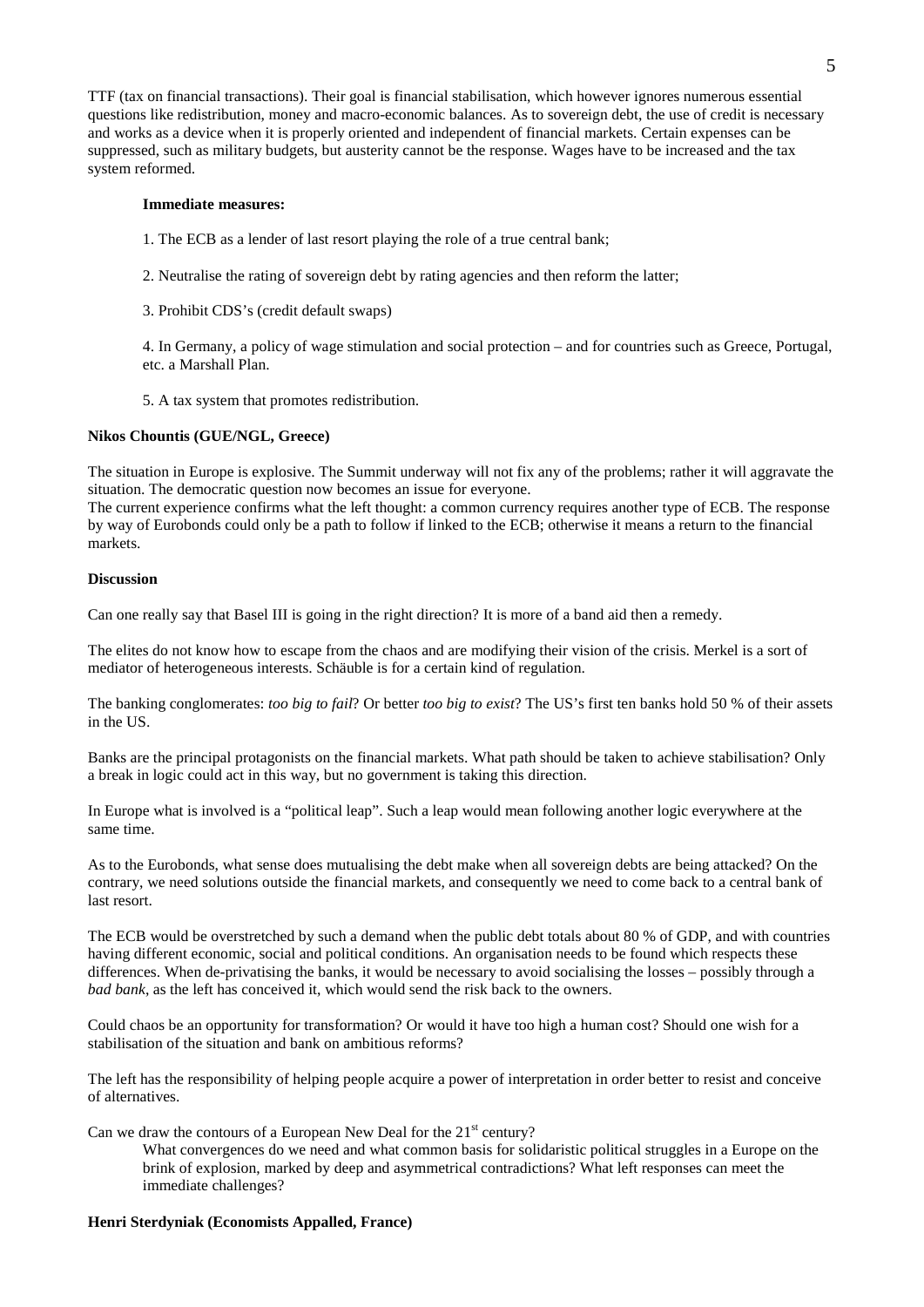He notes that the crisis calls into question all elements underlying economic development of the last 30 years. It causes anxiety because its outcome is unpredictable. The risk of sinking into resignation is just as real as that of the yearning for a protective government. Neoliberal thinking tries to use the crisis against the welfare state by pitting populations against populations to solidify its ideological hold. At the same time there are contradictory strategies within the bourgeoisie, a part of which does not see a liberal outcome of the crisis and is playing with the idea of nationalist regression.

How do we propose a strategy for a break? Social-democracy has discredited itself by applying the solutions of the Troika, or by appearing as the defender of a legitimate rigour. In France, for example, the Socialist Party agrees with the golden rule but doesn't want to enshrine it in the Constitution, which really makes little difference in the end. There therefore needs to be an alliance between (divided) left forces, unions and movements (which currently lack political outlets).

The influence of the left wing of the left remains weak. Nevertheless, there are numerous issues on which this part of the left could get together and mobilise, through common localised battles against austerity, finance, the tax system … first, before establishing deeper alliances.

It is necessary to appreciate how populations who fear for their savings, for their jobs (see the discussion that is taking place on work, growth, the debt …), are reticent to support alternative proposals. It is not possible to say: "Growth is over, you have to be ecologically responsible!" because ecological austerity is confused with liberal austerity.

Another problem: the difference between national situations. In the North, people think they have gotten out of the crisis thanks to sacrifices. In the South, people think that this is cause of the crisis. Indict Germany? Can one hope to bring it over to Keynesian positions? In Greece and elsewhere the situation is different: For the Greeks the question is: leave the Eurozone or reform? In any case, we have to take account of the fact that the country remained archaic from the point of view of redistribution. At the same time there is a discussion on the necessity for each country to keep its system of social protection. But what of the excessively low tax rate in certain countries? What also of the employment rate of women?

#### **Under these conditions what are the points around which there can be an alliance?**

The struggle against austerity (detrimental on the social and economic levels, it strikes certain sectors first: pensions, civil servants).

To rein in the financial system pursuing our advantage on the need for public banks or cooperatives for an industrial and ecological growth. The crisis has shown that financial globalisation does not work. It is not possible to speculate ad infinitum.

Citizens' audit of public debts. Debt becomes this extreme not because of excessive expenditures but because of the reduction of taxes with the collapse of growth and with the crisis. One would have to be able to popularise the need to raise taxes, strike at tax oases and tax big fortunes which have benefitted from the crisis (for example by a special tax at the European level).

Democracy. There is a risk of a Franco-German accord depriving countries of their budgetary sovereignty and transferring it to the Commission. It is necessary to demand a referendum and discuss a dose of federalism (for example, "exchange" Eurobonds against budgetary decisions on the European level).

The recuperation of the 8 points of growth lost due to the crisis. It is necessary to act for a relaunch based on economies of energy and on innovative industries.

It is necessary to relocate employment, that is, to accept a dose of de-globalisation (the world in which the Chinese would work for us cheaply does not exist!). The emerging countries would have to concentrate more on meeting their domestic demand.

All of this could constitute a coherent project to be opposed to the chaos of liberalism.

## **Jacques Rigaudiat (Fondation Copernic, Parti de gauche, France)**

He finds the subject ("Can we draw the contours of a European New Deal for the  $21<sup>st</sup>$  century?") difficult due to the depth of the crisis. It is necessary to give political signs of possible success on this level (New Deal) because the risk of a breakdown (of Europe and of the Eurozone) is highly probable. The EU's debt is certainly less than that of the US (more than 100% of GDP) and Japan (200%). But Europe does too little and too late. For example, the Greeks have been told "tighten your belts". Next a discount of 21 % was proposed, which had no effect, then a discount of 50 %, and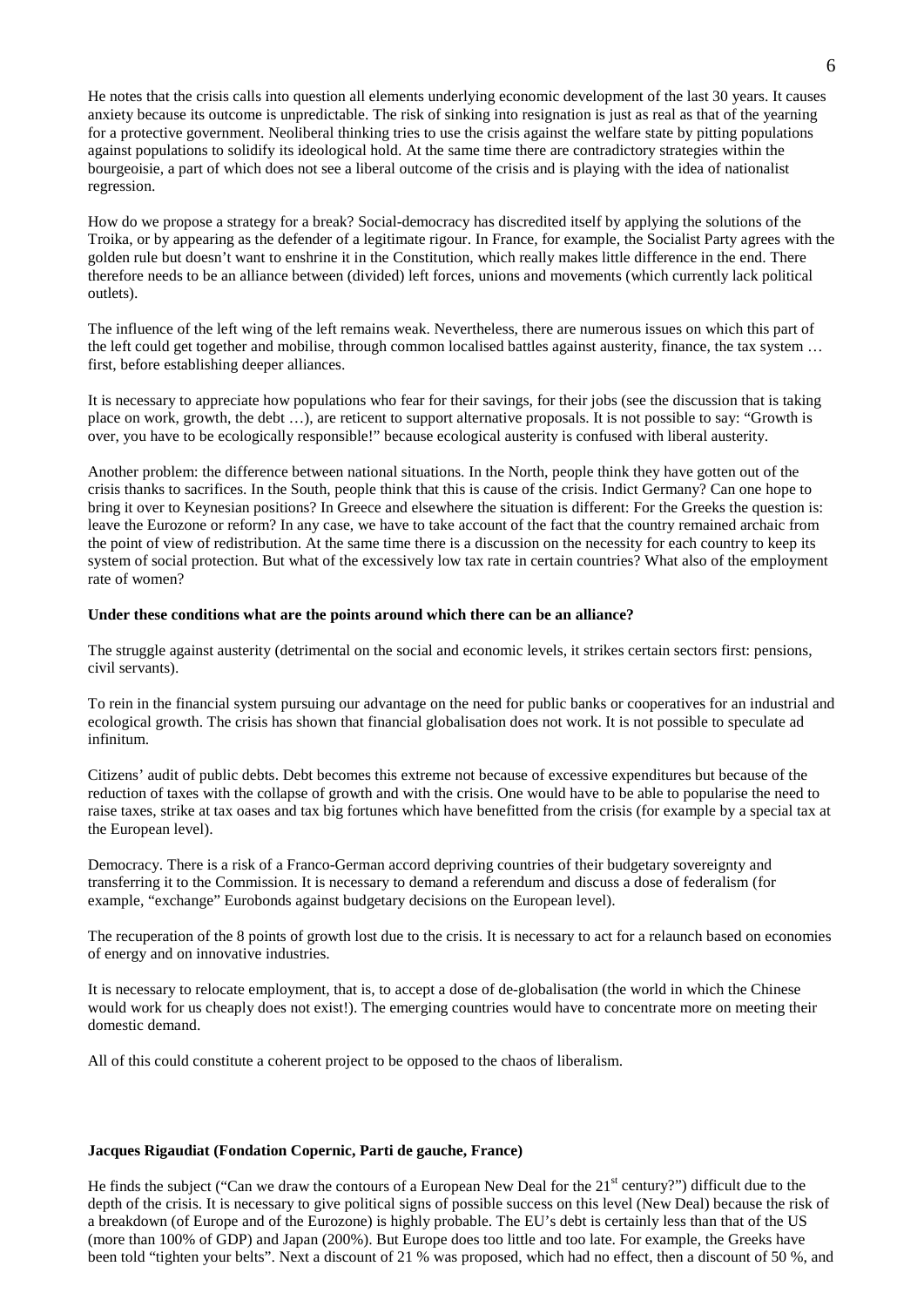the crisis is still there. The problem of the French debt, which is the opposite of the Japanese situation, is that 80 % of it is held by foreigners while that percentage was only 20 % 15 years ago.

The prognosis is therefore very dim, because the whole thing cannot go on this way. In the real economy, the principal problem is the distribution of wealth. The EU is in fact divided into two economic zones. There is great heterogeneity between North and South, not to speak of the new members from Central and Eastern Europe. But their fates are tied together, since the EU is economically integrated. No country can therefore exit on its own. For example: Where are the markets for the German export giant if not in great part in the EU?

A common response is therefore necessary: it is what justifies the idea of a European New Deal. There are similarities with 1929. Since 1933, in order to confront the emergency, there were the 3 R's: "Relief, Recovery and Reform". In like manner, there is urgent need of fiscal rearmament, beginning with a fair tax reform, a relaunch of activity and an employment policy (with a new reduction of working time). However, the New Deal was also a banking reform, with the 1933 Glass-Steagall Act, which in particular established the incompatibility between the functions of deposit bank and investment bank. The idea then was "small enough to fail" (don't let banks get fat so as to make bankruptcies possible). The US has let the budget slip away during this emergency period.

What public entity could play this role and make this kind of decision in Europe? None of them, because European instances cannot borrow and have a very weak budget. The EU is not a dwarf but is a political eunuch. However, the European Investment Bank could perhaps play this role.

What is to be done? The left would have to propose the same things everywhere (as for example the idea of disobedience). Six points are important from this point of view:

- 1. Fix the debt crisis.
- 2. Regulate banks and finance. Make the current deregulated space open to all a thing of the past.
- 3. Establish a new division of wealth (national and European tax system, possibly a border tax).
- 4. Privilege socially useful activities to create employment.
- 5. Engage in an ecological transition.
- 6. Construct a democratic and citizen's Europe.

It is necessary to work in the direction of becoming a collective actor, to debate, exchange and learn.

## **The debate bore on the following points:**

Don't focus on the EU as an economic tool but make it also into a democratic tool.

On de-globalisation: don't forget that there are zones where, on the contrary, it is necessary to globalise (ecology, etc.). We do not accept that the market is global as long as there is no democratic power confronting it.

The analysis has to be precise, but in order to be credible we also have to mobilise and cause people to take up our proposals. To do this it is necessary to begin with what the populations are concretely worrying about: unemployment, etc.

There are very important consequences for women (the feminists should not be the only ones to say it) via forced underemployment. More generally, this is true for all vulnerable groups (women, immigrants, youth, etc.).

The crisis is in fact one of the European architecture, Europe having voluntarily thrown itself into the arms of the markets. Unilateral measures will not be effective unless they are extended cooperatively to other countries.

Among the possible common goals, one could propose social criteria of convergence (fair taxation, minimum wage, etc.). Clearly, economic coordination supposes budgetary coordination. But this has to be carried out in a cooperative and not a competitive way.

A European referendum is only possible if there is a form of popular sovereignty at the European level. And this would not fix everything: A European referendum would make Germany the equal of 15 clearly smaller countries. It is thus necessary to find a link between European sovereignty and national sovereignty.

How do we reinforce the alliance between social movement, unions and parties at the European level, while retaining radical positions? A New Deal, that is, a compromise between organised trade-union forces and strong states at the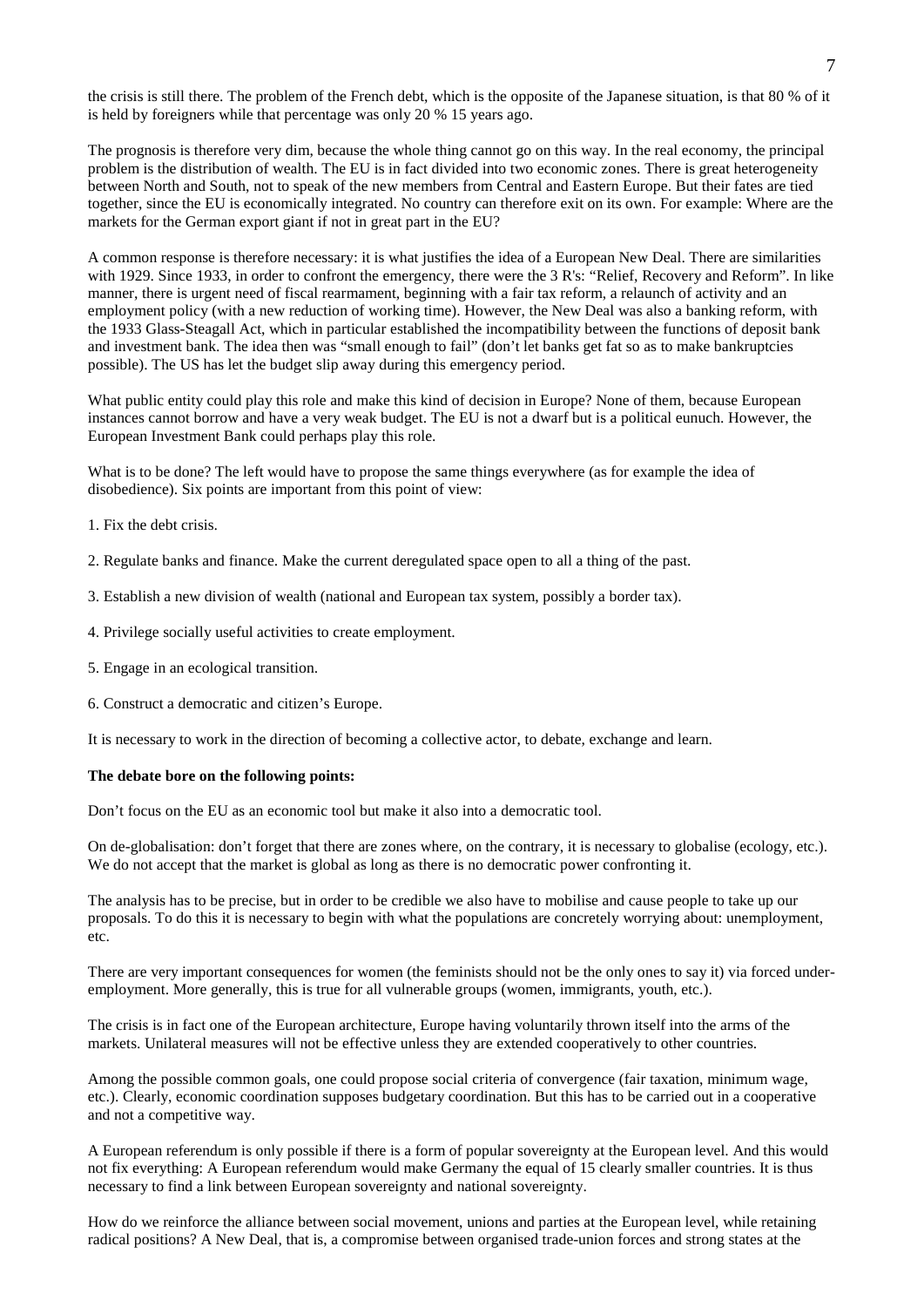national level is impossible on a European scale. What budgetary policy could be an alternative to austerity? It is better that we come together around the "commons" and "ecological conversion".

What European strategy for social mobilisation do we need? How do we articulate the national and European levels in order to create a relation of forces which clearly is more indispensable that the alternative project which we already have in common? Inversely, don't the mobilisations already exist, the problem being how to translate them politically, including at the European level? How do we reconstruct a transformative left on class alliances?

What sovereignty should be delegated to the European level – for what objectives and under whose control? Should we be divided over terms (federalism, confederation of sovereign states?) or remain pragmatic? However, how do we carry out single struggles in common all the while conveying the idea of a break?

### **The state of the crisis and of the European Union – Closing Session**

**Elisabeth Gauthier** proposes a synthesis of the discussions that took place in the workshop.

Several possible scenarios for the near future were put forward. Among them was that of "chaos": abandoning the Euro and consequently the failure and perhaps even dissolution of the European Union. A broad agreement for rejecting this scenario emerged from the discussion.

This rejection does not remove the absolute necessity of combating financialisation and putting the real economy back at the centre of policies, quite the contrary. Taxation can be an effective weapon, including through a European tax on financial movements but also of capital revenues and of assets (which would get us out of the current dumping). Other ideas forcefully put forward: de-privatise money creation and banks (under what forms? – this is to be worked out); isolate and don't feed the financial markets, including revalorising labour, wages, useful production, thus pushing back the power of shareholders on the real economy. Developing the "commons".

In our proposals, it is necessary to work out the articulation with "real life" and the concrete issues of daily life which are at stake there: health, education, etc. These are crucial questions for creating a public discussion in favour of social transformation.

As regards European governance, the dominant feeling was that we are in a post-parliamentary era. The manner in which the governments have been changed in Italy and Greece clearly demonstrates this. However, for the majority of participants (though the dissenting view was also defended) severe criticism of the current governance does not mean rejecting the pursuit of European integration.

What does a logic of break really mean today? In terms of contents and of the concrete process of transformation: are we able to conceive of a new relation between political power and economic power? How do we help citizens to acquire the power of interpretation over what is happening? In this type of crisis, how do we pose the question of alliances? Moreover – which amounts to another way of posing this question –, how do we name those whom we want to gather together: class, people? – which (re-)poses the question of the agents of social transformation.

How do we develop initiatives and networks without redundant efforts but using all potentials and creating synergy?

A broad agreement emerged for the organisation of an alternative European summit, which is something other than a counter-summit in the sense in which the term has been used in recent years. This summit is to be built with others (unions, social movements and the political left). It should allow the regrouping of critical expertise and a social and political dynamic.

Other initiatives are being prepared – for example, on the issue of water (in Italy and in Marseille in France) and more generally on common goods.

As to debt and currency, working groups have been proposed to create a true counter-expertise. It will also be necessary to find ways of working on the question of energy (or the more general question of modes of production).

#### **In the discussion, the main questions addressed were:**

We are convinced that the concepts we use are good but we (still) are not managing to get them disseminated. Don't we need to invert the logic: If there is not broad agreement with what we are proposing, doesn't that mean that it is our concepts that have to be revisited?

What link should be established between the "no" expressed by various protest movements and the transformation we propose?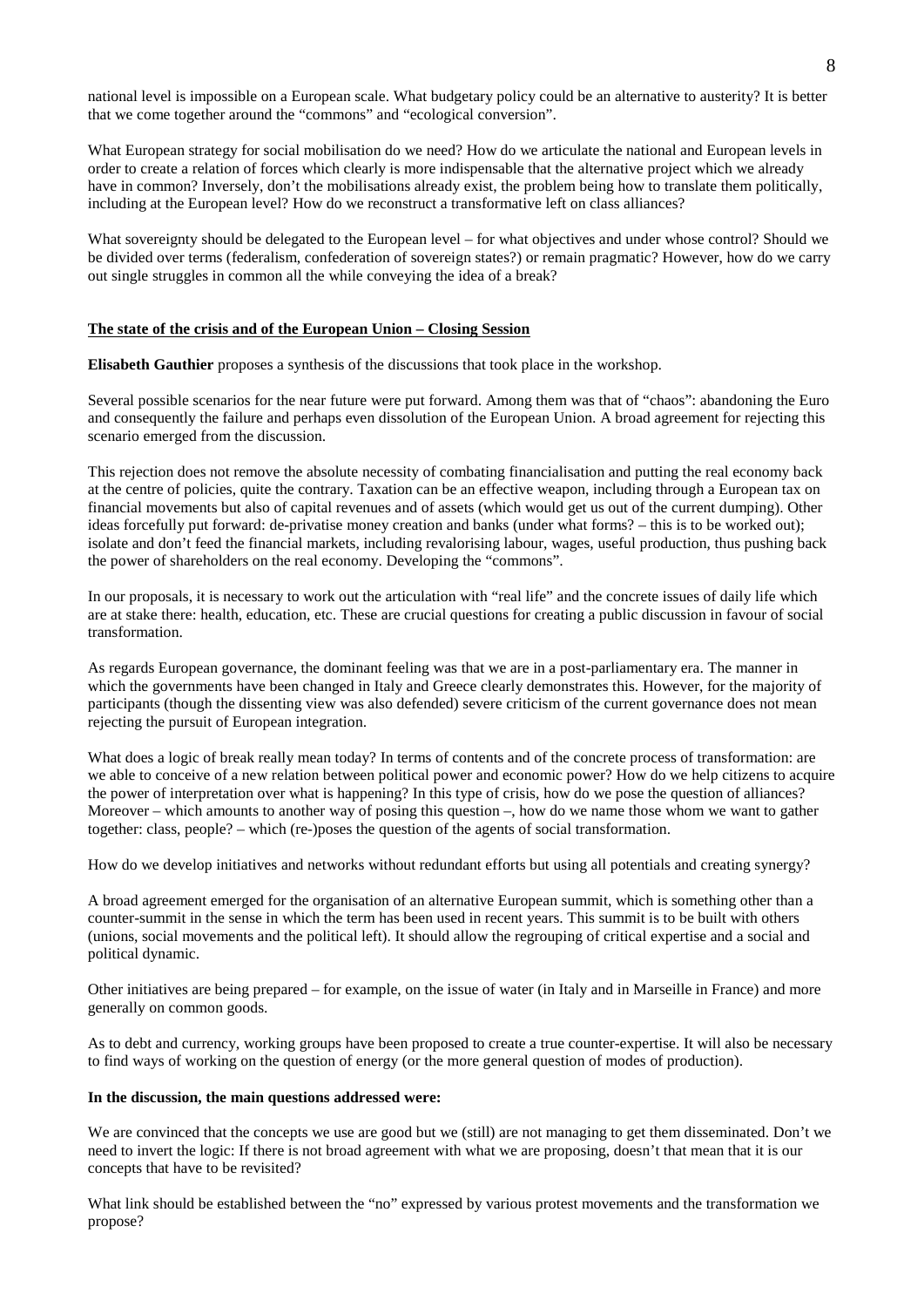What are the common interests of the different forces which we would like to mobilise: is it democracy? In the search for points of agreement it is necessary to do better in demonstrating the connection between privatisations and crisis.

A better coordinated international action needs to be built. Capital in effect acts as global capital, but there is no real integrated European left, not to mention a global one.

One of the participants recalled that, according to him, "credit is a success on an historical scale". Certainly, but hasn't the nature of credit changed? How do we invent a public banking system on a global scale?

In a general way there is certainly agreement on questions such as Europe, the banks, etc. However, this needs to be more detailed: the devil is in the details.

We agree about the need for a new European treaty but not on the one being prepared. The present debate is therefore an occasion publicly to pose the question of the Europe we want. For this a tool is needed, seeing as the European Social Forum does not seem to be in a condition to play this role. A process therefore needs to be relaunched. It is possible to broaden alliances. In particular there is the question of the European Trade Union Confederation, which perhaps is in the process of developing, whereas up to now it has always upheld the European treaties. Yet this is antidemocratic and establishes generalised austerity. We don't need to spread ourselves thin. The Joint Social Conference provided for an initiative in mid-March 2012. It would therefore be inappropriate to invent a competing initiative – we should work out a synergy. We could also explore the idea of a common European declaration to reject the treaty being prepared. Finally, on this occasion why not demand a European referendum and not only national referendums. Recent agreements in effect modify the conditions of the discussion on Europe.

We have to find long-term agreements. There are currently two deficits in what we are proposing: the relation to nature, the relation to the youth. On the first point, we are heading toward a scarcity of raw materials, above all petroleum (peak oil is for tomorrow). One of the solutions is to stop consumption of products manufactured far away. For the youth, the question of precariety is very important. There is a link between the precariat and new information technologies.

Some questions remain open: Why is the dominant class doing what it is doing? Because of incompetence? Or because it is the interest of the dominant German capital? In addition, there is no direct path to socialism in Europe because there is no decision-making centre in Europe. This is the reason why the Scandinavian socialists, for example, prefer the national route to socialism. Can one say that the crisis began with a crisis of purchasing power, which generated a virtual economy via credit? A battle has thus to be waged about language: the expense that weighs on the economy is the money paid to stockholders; by contrast wages are an investment.

The Euro is the currency of Germany and the problem of the EU, as we said not long ago of the US and the dollar. Germany is certainly a source of the problems because it "exploits" Europe. It is time now that Europe speaks German, according to the leading circles in Germany whose policy does damage to all of Europe. For Die LINKE, this is a chauvinist way of analysing things, which has led to a result well known a few decades ago. One often speaks of the relationship to inflation: the Germans are incapable of understanding that a little inflation can be beneficial.

Germany is not the only country to impose this policy which a new European oligarchy is now putting into practice. There are divergences, which could stimulate discussion. Around disobedience there is a minimal basic agreement but that is not enough. There are many local actions but the political follow-up is different according to the country.

There is agreement with the alternative summit idea, but there is a problem of date with the Joint Social Conference. Probably the dates have to be changed without abandoning one of the two initiatives. They are different because the alternative summit will imply policies (and the EL), which is not the case for the Joint Social Conference. In Greece, economists have studied the structure of the Greek debt: those who own it, which banks are exposed, etc., that could constitute the basis for restructuring proposals by a European group of economists.

A probable European appeal for democracy could be combined with the idea of a referendum, which brings up the question of the type of referendum (national?, European?) and the source of divisions. Why not demand both in order to overcome these divisions?

It is well to know oneself and know what others think of us. But we would have to promote internationalism. In this framework, how do we react for example in the face of the attitude of the German unions with respect to wage stagnation, which distorts the competition. It is also necessary to deconstruct stereotypes, in particular that of the North in relation to the South.

The strength of liberalism resides also in the fact that it has succeeded in legitimising itself in terms of realism: we are the only ones who can govern (TINA). In Spain the right has wrested a big victory after and despite the 15-M Movement. The right is ideologically fragile but it has the strength of realism.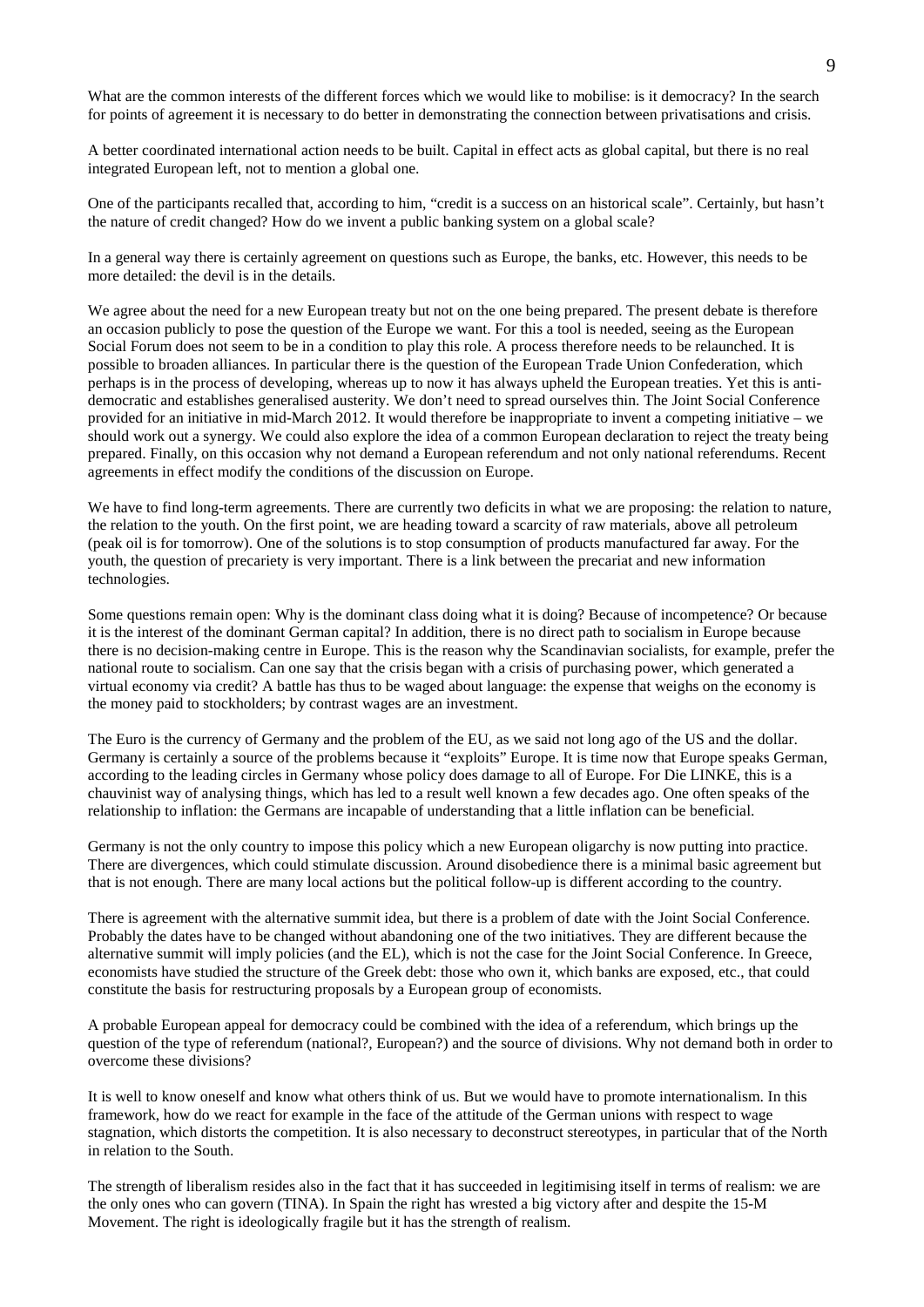The critical intellectuals are too isolated: there are no task forces linking unions and movements or unions and the political sector, for example. The intellectuals are too much intellectuals of "conception" and not of organisation. To correct these shortcomings they certainly must continue to unveil reality, but they have to prioritise. They cannot be content to be think tanks but must reflect on the conditions needed for implementation. How does one actually diffuse ideas in these times of dominant political marketing?

A seminar on money and its role in the capitalist system would be useful.

A centralisation of power is underway in Europe. We suffer from the absence of a European public space. Can the European Social Forum be revitalised? There are networks: unions, Joint Social Conference, etc. Transform ! is not a political organisation but can be useful to establish "connections". Common goods (water and transportation, for example) provide an example of themes around which it is possible to build alternatives.

It is urgent to build a project and find the words to popularise it. There is actually no political project of the left. Some questions have to be explored in more detail. For example, one would need to go beyond finance to speak of economic sectors properly so called and make proposals to reduce the weight of the market on the economy. Renewable economies, for example, are very largely left up to the market. However, to take up the climate challenge, work in this area would have to be accelerated and as a consequence it would be necessary to finance research and leave the competitive framework (research kept a secret, etc.). Democracy is not only the problem of institutions; the debate on this subject is meaningless unless one integrates the questions of media, school system, etc.

How do we diffuse our (good) ideas more broadly, particularly among the youth? The young do not read our declarations; they are on the social networks.

It is easy to say that we are for the nationalisation of banks. But this question is not on the agenda while the crisis is. Hence the practical questions: are we ready to save the banks? If yes, then with what money? Issue Euros, certainly, but that brings inflation. This is not good for wage earners either.

Raising taxes on enterprises and on the rich is not enough, because it doesn't produce enough money.

There is a common heritage of analyses and of the broad outlines of an alternative. But we need to be conscious of the limits: how in fact do we move to action? We are paying the price of the lack of a point of coordination in Europe.

Disobey in order to resist: why not draft an appeal against austerity policies, for another Europe and for common goods.

Regroup everyone around an alternative summit, in connection with the Joint Social Conference if possible – this is fine but actions are also needed: a demonstration in front of the ECB? Actions of the Euromarch type?

Not all of the countries are in the same situation. In Belgium, for example, of the 60 % Flemings, 40 % vote for the extreme right. There certainly was a demonstration at the beginning of December against the budget project. But there is no credible left (anymore), since the liberal parties, the big losers of the elections, have in any case spread their views to the socialists. In addition, referendums are illegal according to the Belgian constitution. The unions are the only force that is really organised.

For the group of Central and Eastern European countries, there are in fact three different levels of activity: European, national but also regional. Their point of view can be different from that of the Western countries. In certain countries, everything has been destroyed, even the idea of cooperation is absent (between countries but also between individuals). Thus one cannot speak of Europe as a monolith; rather it is necessary to see the differences within the framework of a common European strategy.

The activity of Transform ! must also rely on that of think tanks in each country, which have contacts with the unions, the parties, etc.

The Nordic left has not done enough work on the crisis, probably because the economic situation in Scandinavian is less grave. In Denmark, an entity, Transform ! Denmark, has been created to provide a larger framework than the party but always to the left of the social-democratic party. The indignados have not been able to organise themselves in Spain and in other European countries. Is a European demonstration imaginable?

# **Conclusions:**

**For Walter Baier**, coordinator of the network, Transform !, the network has some assets to contribute: there is an intellectual potential, some infrastructure and financial means. It is therefore possible that the network can contribute to the development of a public space for debate in Europe.

For the contents of this debate, the six points proposed by Jacques Rigaudiat help condense the ideas and communicate them to public opinion. Resistance in the face of austerity is built on national spaces. But it is doomed to defeat if it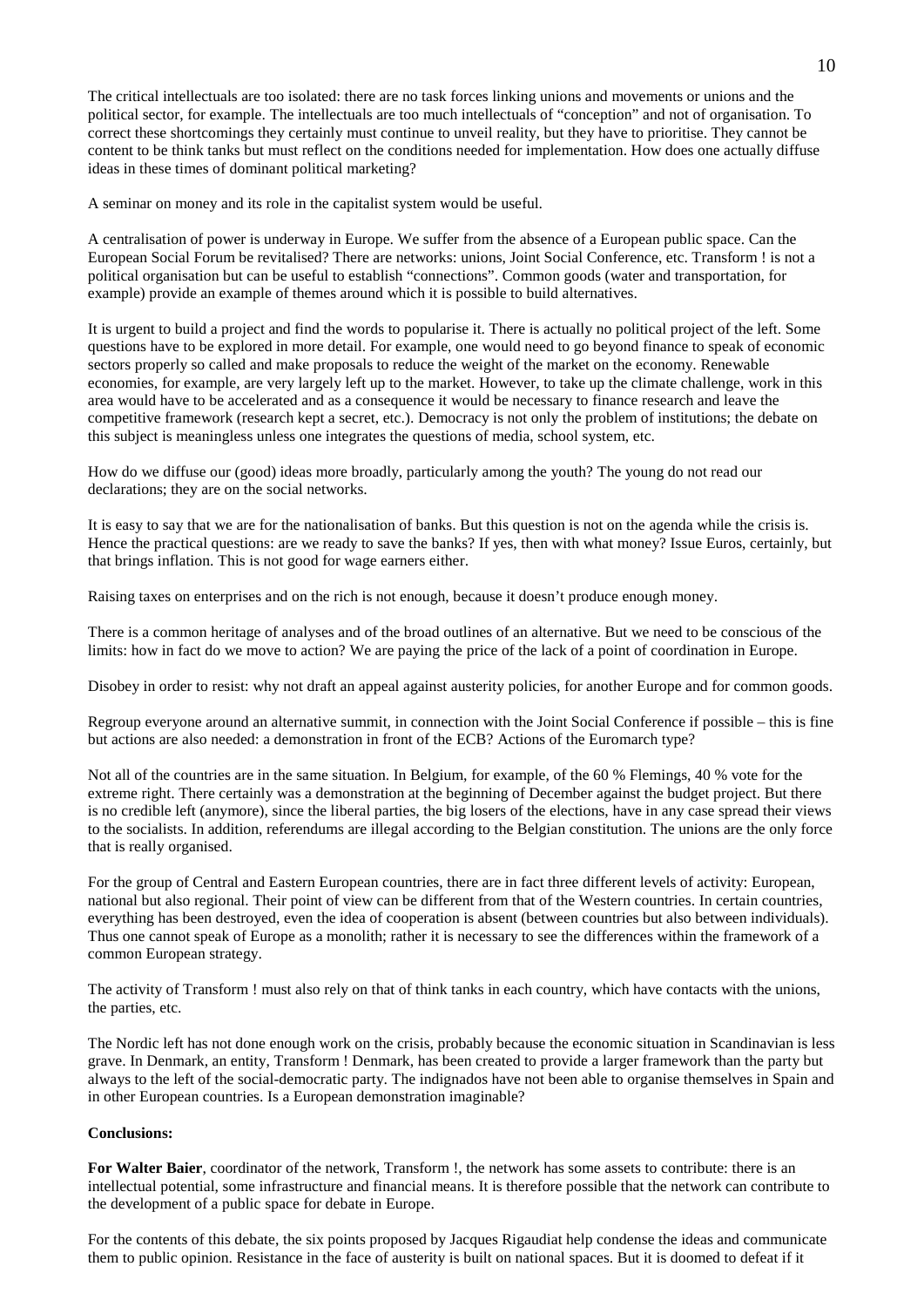stays there. This doesn't mean that the European struggle can replace the national ones. That is why it is important to diffuse throughout Europe that which is common in each country. It is the basis of the idea for the alternative summit, with the production of documents that would be widely distributed.

The institutional question can lead to very abstract and ideological debates, when in fact what is involved is a practical question. For example, the proposal of making the ECB into the lender of last resort has strategic implications, without one being compelled to enter into the discussion on federalism.

It is certainly necessary to respect different sensibilities, but the European crisis is also a crisis of relations among nations. It is at times very difficult to speak of Europe in certain countries – which means that it is necessary to combat nationalism.

The ETUC is at a moment of truth. It made a declaration before the December European summit in Brussels. The Joint Social Conference is important because it is the only place where one can find the movements together with the unions. The Joint Social Conference Initiative Committee (JSC IC) is conscious of the relevance of the structure but also of its limits and the need to enlarge its spectrum.

# **Elisabeth Gauthier is in charge of the Crisis Project of Transform !, in whose framework the Brussels workshop took place.**

In her conclusions she takes up the different points which were touched on and were the bases of proposals.

(De-)privatisations, common goods: a world summit is taking place in Marseille in March. Transform ! could propose a seminar in that framework (via Transform Italia, which has worked on the question in several workshops).

Studies on the consequences of debt cancellation: people and resources for this need to be found.

Money: what does it mean to de-privatise money and money creation?

Energy and modes of development: which modalities for activism around these issues within Transform !

Who are the agents of social transformation?

Democracy, including coming back to economic democracy.

Link the project and process of transformation: Transform ! can contribute to this through its initiatives.

The group of countries of Central and Eastern Europe: there is need of a specific work space for this problem, but without detaching the group from the rest of Europe.

Hegemony: neoliberalism is strong, in part because there is no alternative. Hence the proposal to constitute a university network on the topic: how to construct an alternative hegemony in Europe, with researchers from different disciplines; it could be kicked off by a conference on "the evolution of consciousness in the context of the crisis".

How do we articulate the national and the European, while being conscious of the real contradictions? In this spirit, efforts should certainly not be dispersed nor activities duplicated; however, there should be no fear of the activities of different parallel networks – synergies should be sought, which can be done by alternating one's own actions with moments of common action. A common appeal can be interesting if it applies to current issues (the social question, democracy …) and takes account of specificities.

For the proposed alternative summit, competition is not necessary (the example of London at the beginning of October 2011 can provide inspiration). We are in a historic moment, with many different initiatives (Economists Appalled in France, the EuroMemo, etc.). The idea is to hold it if possible in Frankfurt in Germany, an important symbolic place of confrontation today. Four components need to be mobilised: critical experts, movements, the unions and the alternative left. A working group could prepare the initiative (its form, the invitees, the call).